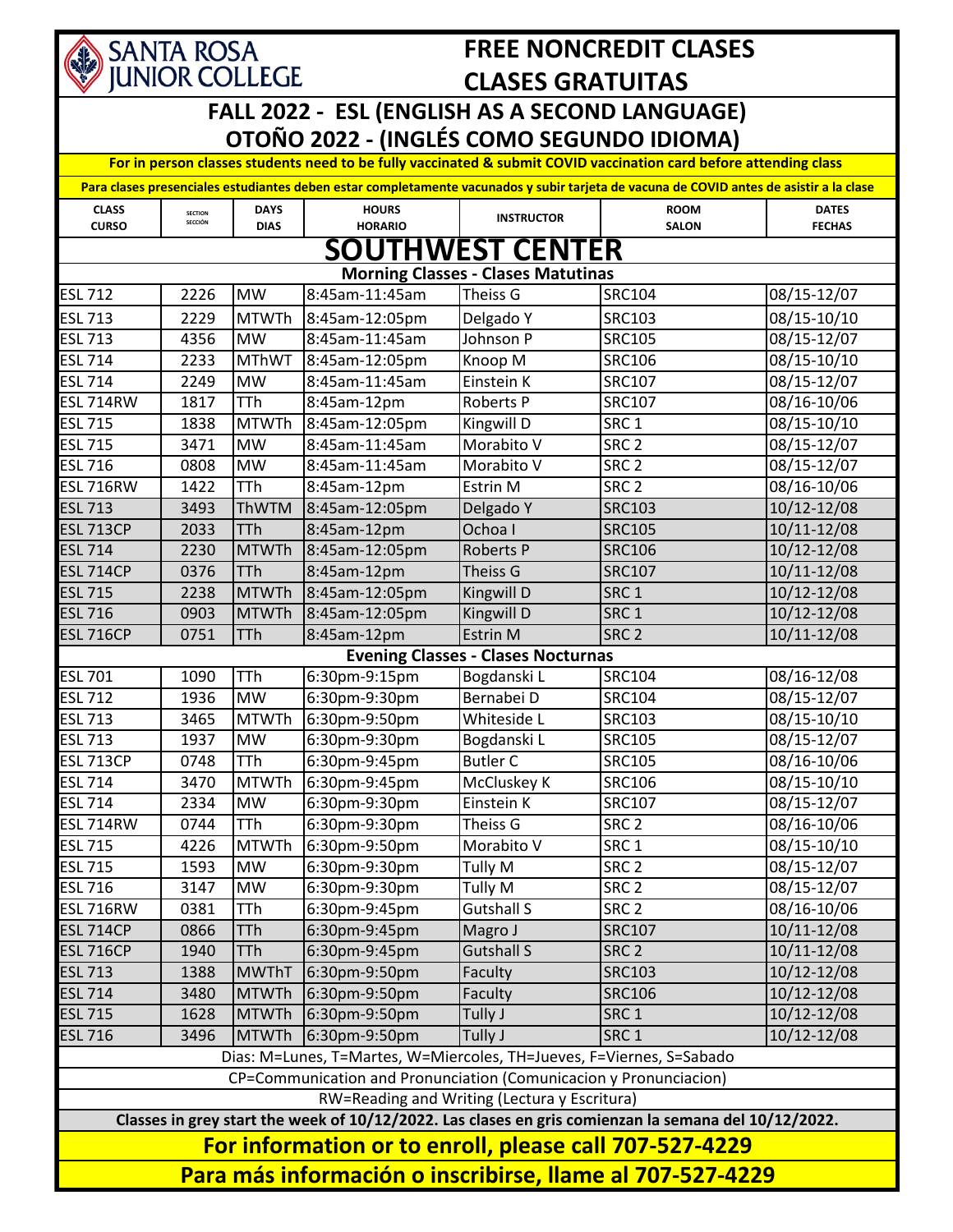| <b>FREE NONCREDIT CLASES</b><br>SANTA ROSA                                                                                              |                |                            |                                                      |                                    |                                                                 |                        |  |  |
|-----------------------------------------------------------------------------------------------------------------------------------------|----------------|----------------------------|------------------------------------------------------|------------------------------------|-----------------------------------------------------------------|------------------------|--|--|
| <b>JUNIOR COLLEGE</b><br><b>CLASES GRATUITAS</b>                                                                                        |                |                            |                                                      |                                    |                                                                 |                        |  |  |
| FALL 2022 - ESL (ENGLISH AS A SECOND LANGUAGE)<br>OTOÑO 2022 - (INGLÉS COMO SEGUNDO IDIOMA)                                             |                |                            |                                                      |                                    |                                                                 |                        |  |  |
| For in person classes students need to be fully vaccinated & submit COVID vaccination card before attending class                       |                |                            |                                                      |                                    |                                                                 |                        |  |  |
| Para clases presenciales estudiantes deben estar completamente vacunados y subir tarjeta de vacuna de COVID antes de asistir a la clase |                |                            |                                                      |                                    |                                                                 |                        |  |  |
| <b>CLASS</b>                                                                                                                            | <b>SECTION</b> | <b>DAYS</b>                | <b>HOURS</b>                                         |                                    | <b>ROOM</b>                                                     | <b>DATES</b>           |  |  |
| <b>CURSO</b>                                                                                                                            | SECCIÓN        | <b>DIAS</b>                | <b>HORARIO</b>                                       | <b>INSTRUCTOR</b>                  | <b>SALON</b>                                                    | <b>FECHAS</b>          |  |  |
| ONLINE CLASSES - CLASES EN LINEA                                                                                                        |                |                            |                                                      |                                    |                                                                 |                        |  |  |
| <b>ESL 712</b>                                                                                                                          | 1764           | <b>MW</b>                  | 6:30pm-9:30pm                                        | Rilea N                            | Online                                                          | 08/15-12/07            |  |  |
| <b>ESL 713</b>                                                                                                                          | 3142           | <b>MW</b>                  | 6:15pm-9:55pm                                        | Healy K                            | Online                                                          | 08/29-12/07            |  |  |
| <b>ESL 713</b>                                                                                                                          | 1561           | <b>MW</b>                  | 6:30pm-9:30pm                                        | Rilea N                            | Online                                                          | 08/15-12/07            |  |  |
| <b>ESL 713CP</b>                                                                                                                        | 2234           | <b>TTh</b>                 | 6:30pm-9:45pm                                        | <b>Faculty</b>                     | Online                                                          | 10/11-12/08            |  |  |
| <b>ESL 714</b>                                                                                                                          | 2580           | <b>MW</b>                  | 6:30pm-9:30pm                                        | Magro J                            | Online                                                          | 08/15-12/07            |  |  |
| <b>ESL 714</b>                                                                                                                          | 3982           | <b>TTh</b>                 | 6:30pm-9:30pm                                        | Differding K                       | Online                                                          | 08/16-12/08            |  |  |
| <b>ESL 715</b>                                                                                                                          | 0264           | <b>MW</b>                  | 7pm-10pm                                             | Muzzatti G                         | Online                                                          | 08/15-12/07            |  |  |
| <b>ESL 716</b>                                                                                                                          | 0273           | <b>MW</b>                  | 7pm-10pm                                             | Muzzatti G                         | Online                                                          | 08/15-12/07            |  |  |
| <b>ESL 716CP</b>                                                                                                                        | 0750           | Τ                          | 6:30pm-9:30pm                                        | Muzzatti G                         | Online                                                          | 08/16-12/06            |  |  |
| <b>ESL 753</b>                                                                                                                          | 0350           | F                          | 9am-12pm                                             | Ariel S                            | Online                                                          | 08/19-12/09            |  |  |
| <b>ESL 781</b>                                                                                                                          | 2775           | <b>TWTh</b>                | 9am-12pm                                             | Power E                            | Online                                                          | 08/16-12/09            |  |  |
|                                                                                                                                         |                |                            | PETALUMA CAMPUS CALL                                 |                                    | <b>BUILDING</b>                                                 |                        |  |  |
| <b>ESL 713</b>                                                                                                                          | 3673           | <b>MW</b>                  | 7pm-10pm                                             | <b>Bloom A</b>                     | PC 658                                                          | 08/15-12/07            |  |  |
| <b>ESL 714</b>                                                                                                                          | 3676           | <b>MW</b>                  | 7pm-10pm                                             | Atilgan Relyea A                   | PC 692                                                          | 08/15-12/07            |  |  |
| <b>ESL 715</b>                                                                                                                          | 2009           | <b>TTh</b>                 | 7pm-10pm                                             | McGregor S                         | PC 694                                                          | 08/16-12/08            |  |  |
| <b>ESL 716</b>                                                                                                                          | 2010           | <b>TTh</b>                 | 7pm-10pm                                             | McGregor S                         | PC 694                                                          | 08/16-12/08            |  |  |
| <b>ESL 781</b>                                                                                                                          | 1449           | $\overline{\text{MW}}$ /Th | 6pm-10pm                                             | <b>Faculty</b>                     | PC 694/online 6-7pm                                             | 08/15-12/08            |  |  |
|                                                                                                                                         |                | <b>SAN1</b>                |                                                      |                                    | <b>ROSA CAMPUS MAGINNI HALL</b>                                 |                        |  |  |
| <b>ESL 781</b>                                                                                                                          | 0607           | M/T/Th                     | 6:30pm-9:30pm                                        | Licht E                            | 2913/1261/online                                                | 08/15-12/09            |  |  |
| <b>ESL 781</b>                                                                                                                          | 0595           |                            | M/TWTh 10:30am-1:30pm//10 Oliver A                   |                                    | 2706/1261/online                                                | $\frac{08}{15}$ -12/08 |  |  |
| <b>ESL 781</b>                                                                                                                          | 1429           | M/WTh                      | 6:30pm-9:30pm                                        | MacKenzie P                        | 2711/1261/online                                                | 08/15-12/08            |  |  |
|                                                                                                                                         |                |                            |                                                      | <b>OFF CAMPUS</b>                  |                                                                 |                        |  |  |
|                                                                                                                                         |                |                            |                                                      | <b>HEALDSBURG COMMUNITY CENTER</b> |                                                                 |                        |  |  |
| <b>ESL 712</b>                                                                                                                          | 1779           | $\overline{M}W$            | 6pm-9pm                                              | <b>Bloom A</b>                     | <b>HCC</b>                                                      | 08/15-12/07            |  |  |
| <b>ESL 712</b>                                                                                                                          | 1655           | <b>MW</b>                  | 9am-12pm                                             | Rilea N                            | HCC-5                                                           | 08/15-12/07            |  |  |
| <b>ESL 713</b>                                                                                                                          | 2318           | <b>MW</b>                  | 9am-12pm                                             | Rilea N                            | HCC-5                                                           | 08/15-12/07            |  |  |
| <b>ESL 713</b>                                                                                                                          | 1782           | <b>MW</b>                  | 6pm-9pm                                              | <b>Bloom A</b>                     | <b>HCC</b>                                                      | 08/15-12/07            |  |  |
| <b>ESL 714</b>                                                                                                                          | 1537           | <b>MW</b>                  | 9am-12pm                                             | Healy K                            | <b>HCC</b>                                                      | 08/15-12/07            |  |  |
|                                                                                                                                         |                |                            | PETALUMA ADULT SCHOOL, 421 S MCDOWELL BLVD, PETALUMA |                                    |                                                                 |                        |  |  |
| <b>ESL 712</b>                                                                                                                          | 2001           | TTh                        | 6pm-9pm                                              | Owens C                            | PET AS                                                          | 08/16-12/08            |  |  |
| <b>ESL 713</b>                                                                                                                          | 2005           | <b>TTh</b>                 | 6pm-9pm                                              | Owens C                            | PET AS                                                          | 08/16-12/08            |  |  |
|                                                                                                                                         |                |                            |                                                      |                                    | SANTA ROSA LEWIS EDUCATION CENTER, 2230 LOMITAS AVE, SANTA ROSA |                        |  |  |
| <b>ESL 712</b>                                                                                                                          | 1769           | <b>TTh</b>                 | 9am-12pm                                             | Montes M                           | <b>LEWIS</b>                                                    | 08/16-12/08            |  |  |
| <b>ESL 713</b>                                                                                                                          | 1778           | <b>TTh</b>                 | 9am-12pm                                             | Montes M                           | <b>LEWIS</b>                                                    | 08/16-12/08            |  |  |
|                                                                                                                                         |                |                            |                                                      | SONOMA, CREEKSIDE HIGH SCHOOL      |                                                                 |                        |  |  |
| <b>ESL 712</b>                                                                                                                          | 0389           | <b>ThT</b>                 | 6pm-9pm                                              | <b>Faculty</b>                     | CRK-L3                                                          | 08/16-12/08            |  |  |
| <b>ESL 713</b>                                                                                                                          | 3468           | TTh                        | 6pm-9pm                                              | <b>Faculty</b>                     | CRK-L3                                                          | 08/16-12/08            |  |  |
| <b>ESL 714</b>                                                                                                                          | 1570           | <b>TTh</b>                 | 6pm-9pm                                              | <b>Farrell K</b>                   | CRK-L4                                                          | 08/16-12/08            |  |  |
| <b>ESL 715</b>                                                                                                                          | 0444           | <b>TTh</b>                 | 6pm-9pm                                              | Humphreys R                        | CRK-L6                                                          | 08/16-12/08            |  |  |
| <b>ESL 716</b>                                                                                                                          | 4229           | <b>TTh</b>                 | 6pm-9pm                                              | Humphreys R                        | CRK-L6                                                          | 08/16-12/08            |  |  |
| For information or to enroll, please call 707-527-4229                                                                                  |                |                            |                                                      |                                    |                                                                 |                        |  |  |
|                                                                                                                                         |                |                            |                                                      |                                    |                                                                 |                        |  |  |
| <u>Para más información o inscribirse, llame al 707-527-4229</u>                                                                        |                |                            |                                                      |                                    |                                                                 |                        |  |  |